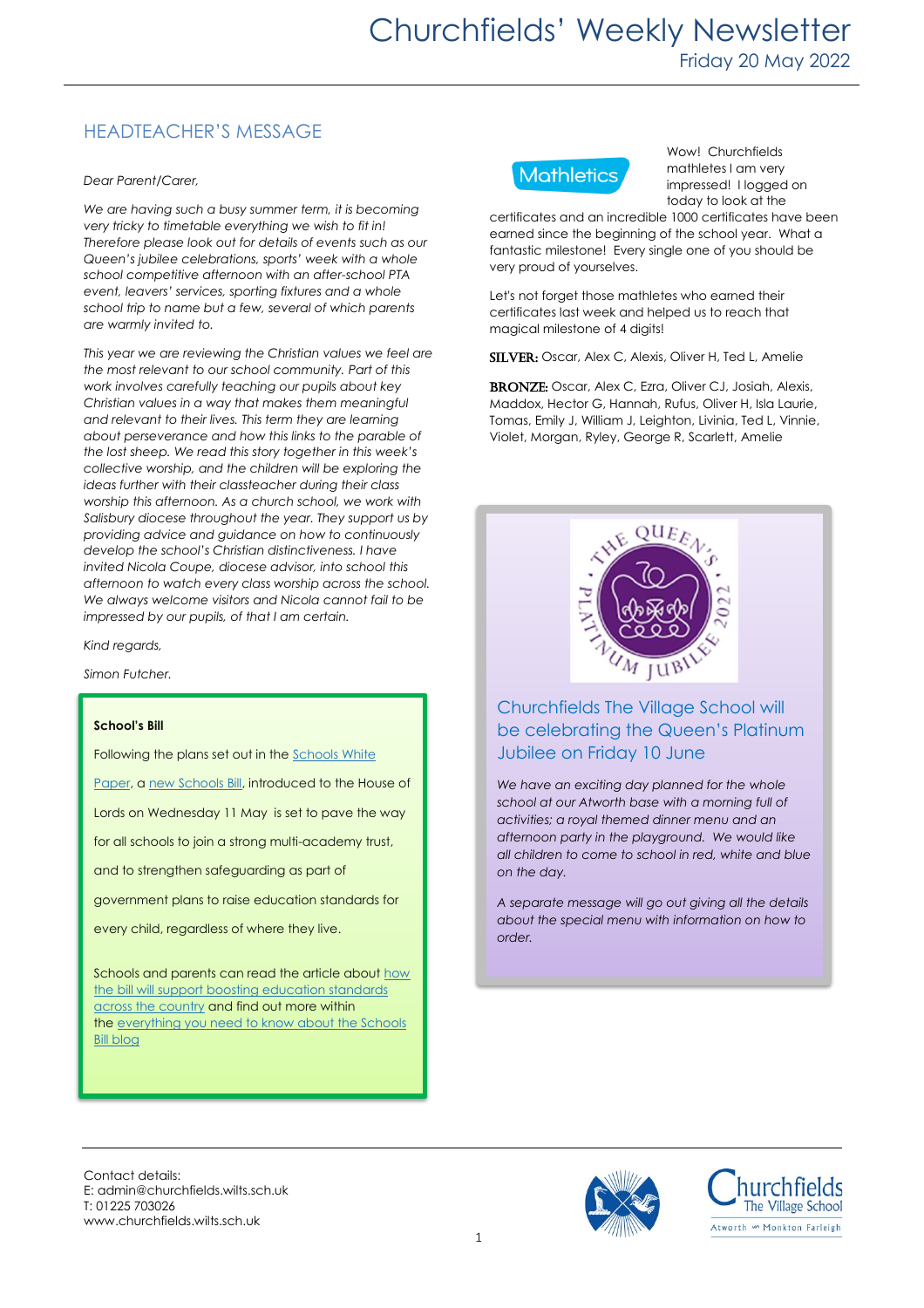# Churchfields' Weekly Newsletter Friday 20 May 2022

### KS2 WOW Day

As I arrived at school I could feel my curiosity growing – today was our wow day.

We entered the hall and Miss Ottner told us all about a wonderful archaeological site called Sutton Hoo. A lady named Edith Pretty owned a large house and in her garden there were some peculiar mounds. Edith got a local archaeologist to come and excavate one or two of the mounds – this was in the summer of 1938 so one year before the Second World War. We found out about fascinating facts and objects that were found in Sutton Hoo: a sword, a ship, a shield and many other treasures.

My group went over to Nightingales where Mrs Liddiard taught us about Anglo-Saxon pottery. We made clay pots – inspired by Anglo-Saxon designs - and carved patterns in them. The pots were called pinch pots.

After break, we went to Miss Ottner's classroom to do art. We looked at the Sutton Hoo belt buckle and drew Celtic knots. Then we went to do baking. There were a range of ingredients to put in the cakes: oats, honey, butter, cinnamon and apricots. Little did we know we would be eating them later.

In Mrs Croker's activity we did tessellation which is a pattern that repeats the same thing. We first looked at simple tessellation then we made our own bookmarks which we still have.

Calm, tired and sleepy, I reflected on all my activities and all the things we learnt. I ate a biscuit we made which was very nice – I enjoyed our wow day.

Jessie, Ethan and George









### **New Club Atworth T6**

Mr Kiely is going to run an athletics club on Fridays at Atworth in term 6.

There are 20 spaces available on a first come first serve basis.

If your child would like to take part please email [admin@churhcfields.wilts.sch.uk](mailto:admin@churhcfields.wilts.sch.uk) to book a space

The first club meeting will be Friday 10 June

facebook

Don't forget to visit our Facebook page which is full of fantastic information and posts celebrating everything that happens at Churchfields. Just search Churchfields The Village School. We are really proud of our children and their achievements and would like your help to promote our wonderful school; it would be great for as many likes and shares as possible.

Contact details: E: admin@churchfields.wilts.sch.uk T: 01225 703026 www.churchfields.wilts.sch.uk



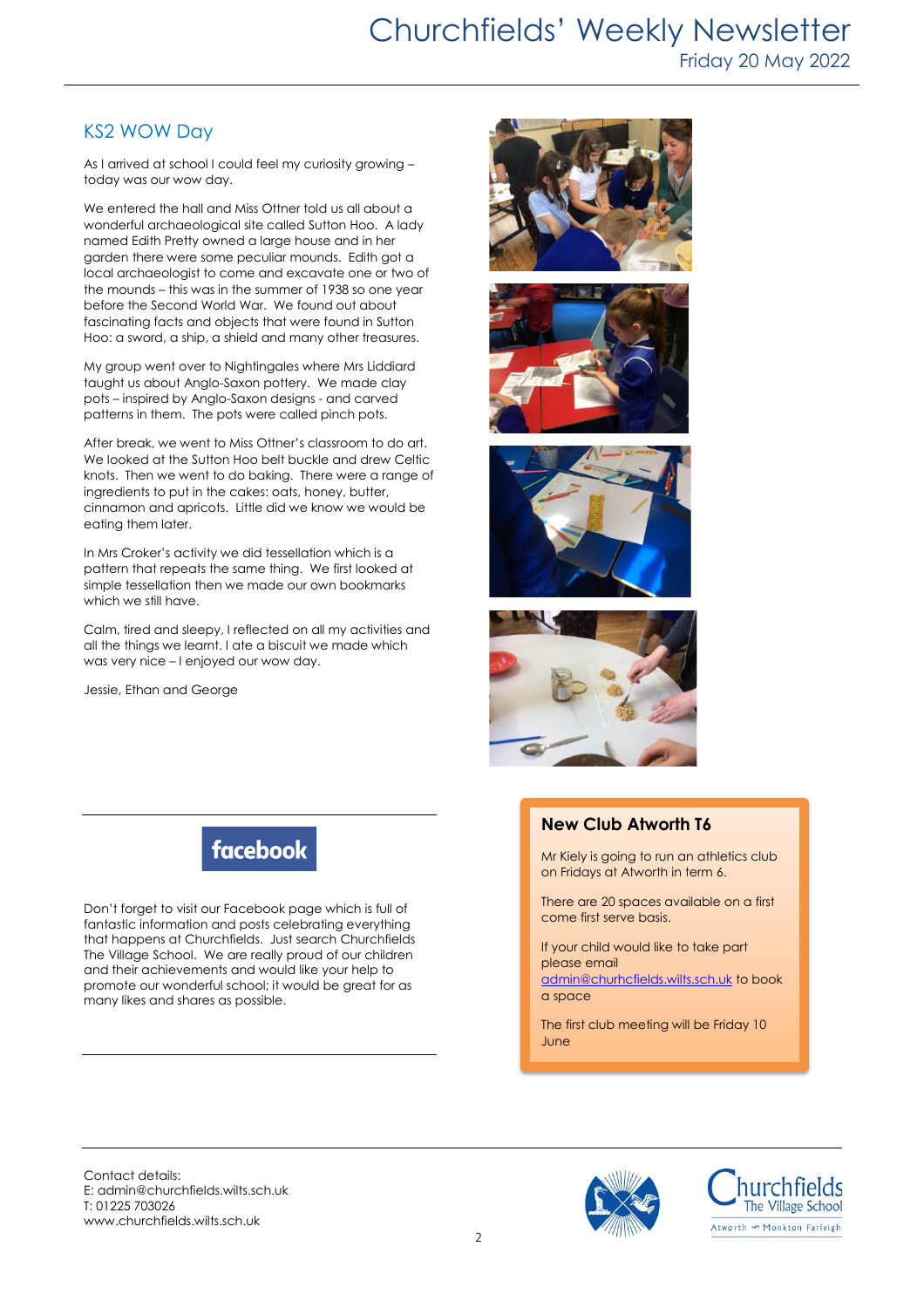**Term 5 & 6 school calendar**

| Term 5           |                                             |
|------------------|---------------------------------------------|
| Wednesday 25 May | School Nurse Visit Reception and YR6        |
| Thursday 26 May  | School Nurse Visit Reception and YR6        |
| Thursday 26 May  | <b>Beat Goes On virtual Workshops</b>       |
| Friday 27 May    | <b>Beat Goes On virtual Workshops</b>       |
| Friday 27 May    | No GEM Learner Atworth and Monkton Farleigh |
| Friday 27 May    | End of Term 5                               |

| Term 6            |                                                                |
|-------------------|----------------------------------------------------------------|
| Monday 06 June    | <b>INSET DAY</b>                                               |
| Tuesday 07 June   | Start of Term 6                                                |
| Wednesday 08 June | R22 Meet The Teacher<br>Atworth 5pm -6pm                       |
| Wednesday 08 June | R22 Meet The Teacher<br>Monkton Farleigh 5.30pm - 6.30pm       |
| Thursday 09 June  | Monkton Farleigh YR7 reunion 3pm - 4:30pm                      |
| Friday 10 June    | Platinum Jubilee celebration - whole school at<br>Atworth base |
| Tuesday 14 June   | R22 induction afternoon                                        |
| Tuesday 14 June   | Atworth Y7 reunion 3.30pm - 4.30pm                             |
| Tuesday 21 June   | R22 induction afternoon                                        |



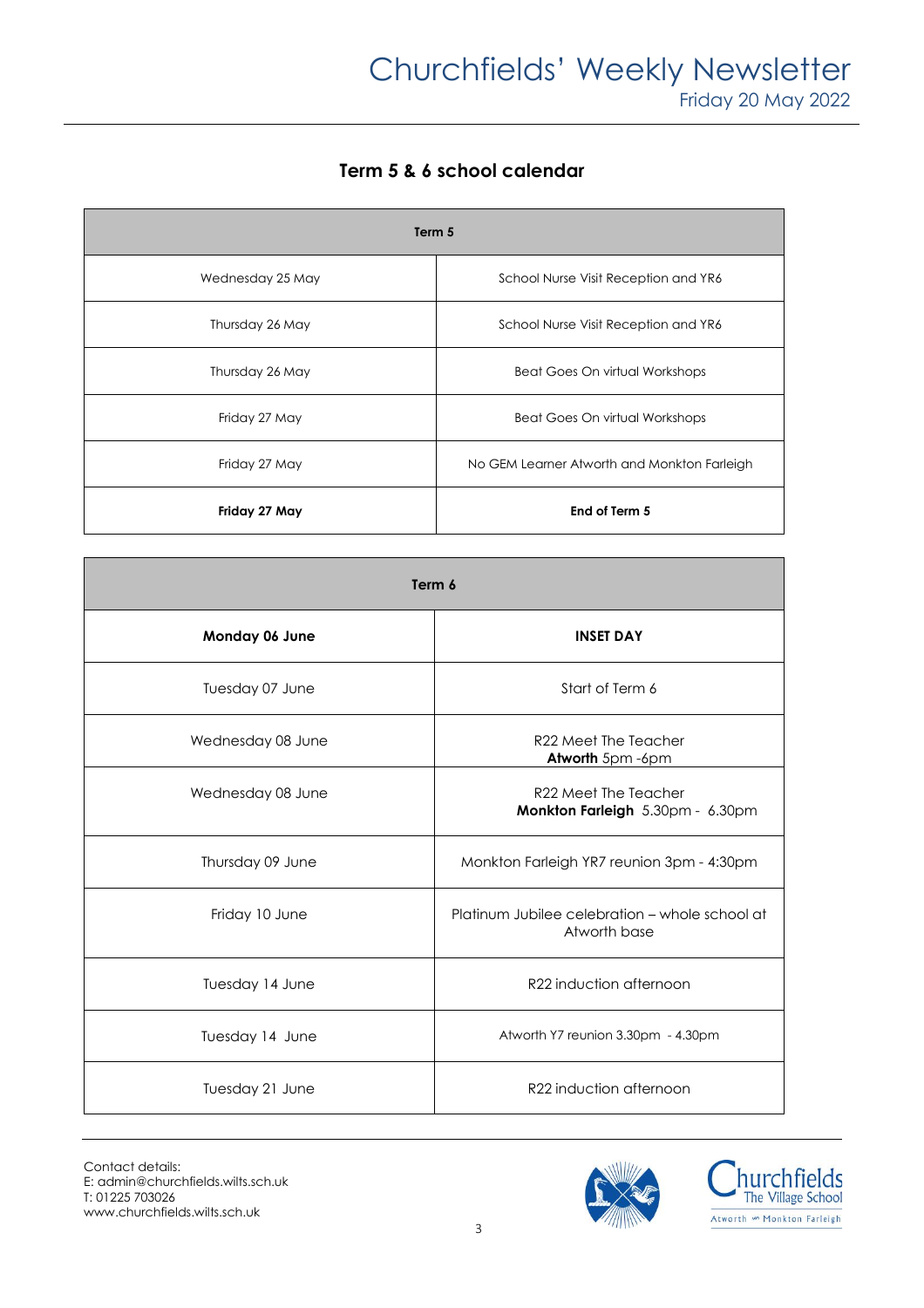# Churchfields' Weekly Newsletter

Friday 20 May 2022

| Term 6 continued                  |                                                                     |
|-----------------------------------|---------------------------------------------------------------------|
| Tuesday 21 June                   | Year 2 Dance Festival Bath Forum                                    |
| Tuesday 28 June                   | R22 induction afternoon                                             |
| Tuesday 28 June                   | Year 6 pupils Induction at Melksham Oak<br>whole day                |
| Wednesday 29 June                 | YR 5 taster Day St Laurence whole day                               |
| Wednesday 29 June                 | Year 6 pupils Induction at Corsham School<br>whole day              |
| Tuesday 05 July                   | Year 6 St Augustine's taster day                                    |
| Tuesday 05 July                   | R22 induction afternoon Teddy Bear's picnic                         |
| Wednesday 06 July                 | Year 6 leavers Service Salisbury Cathedral                          |
| Thursday 07 July                  | Year 6 Induction Day St Laurence (1 of 2)<br>Whole day              |
| Thursday 07 July                  | Year 6 Intake day Beechen Cliff whole day                           |
| Friday 08 July                    | Sports Day 1pm -3:15pm<br>Whole school at Atworth Base              |
| Tuesday 12 July                   | Move up morning                                                     |
| Thursday 14 July                  | Year 6 pupils 2 <sup>nd</sup> Induction at St Laurence whole<br>day |
| Friday 15 July                    | YR 6 taster day Hardenhuish School whole day                        |
| Friday 15 July                    | Provisional Sports Day 1pm -3:15pm                                  |
| Friday 15 July                    | Pupil Reports go home                                               |
| Monday 18 July - Thursday 21 July | Sports Week - whole school                                          |
| Tuesday 19 July                   | Whole school Trip                                                   |